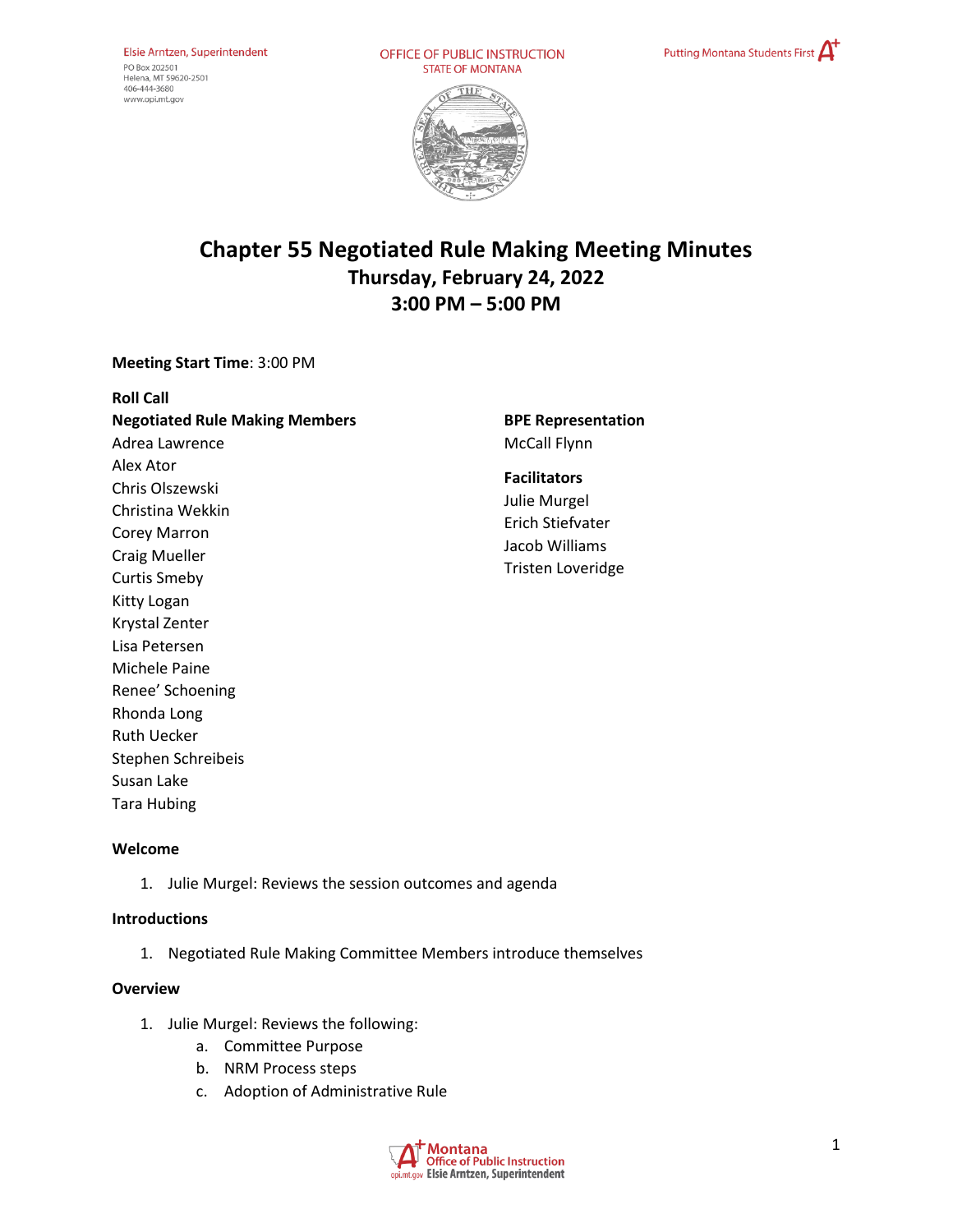- d. Roles
	- i. OPI
	- ii. School Quality Task Force
	- iii. State Agencies Committee
	- iv. Negotiated Rulemaking Facilitator
	- v. Negotiated Rule-Making Committee
	- vi. Superintendent of Public Instruction
	- vii. Board of Public Education
	- viii. Education Interim Committee
	- ix. Local School District Boards of Trustees
	- x. Facilitator Role
- e. Timeline
- f. Meeting dates
- g. Communication Plan
- 2. Tristen Loveridge reviews the OPI webpage and Google site
	- a. OPI Webpage[: https://opi.mt.gov/School-Quality-Task-Force-Negotiated-Rulemaking](https://opi.mt.gov/School-Quality-Task-Force-Negotiated-Rulemaking)
	- b. Google Site:<https://sites.google.com/opiconnect.org/ch55taskforce/home>
- 3. Julie Murgel: Reviews:
	- a. Consensus
	- b. Economic Impact Statement
	- c. Negotiations

### **Accreditation 101**

- 1. Julie Murgel: Reviews:
	- a. Historical review
	- b. Montana Code Annotated (MCA)
	- c. ARM Chapter 55
	- d. ARM effective before and after 2013
	- e. 2018, 2019, and 2021 Amendments
	- f. Program area standard and content area standard updates

### **Accreditation Standards and process**

- 1. Julie Murgel: Reviews:
	- a. Definitions
		- i. Assurance Standard
		- ii. Student Performance Standard
	- b. Accreditation Status extension for 2021-2022
	- c. Accreditation steps 1-4
	- d. Terms of Employment
	- e. Master Schedule (TEAMS)
	- f. Variance to Standard
	- g. Corrective Plans
	- h. Intensive Assistance
	- i. Continuous Improvement